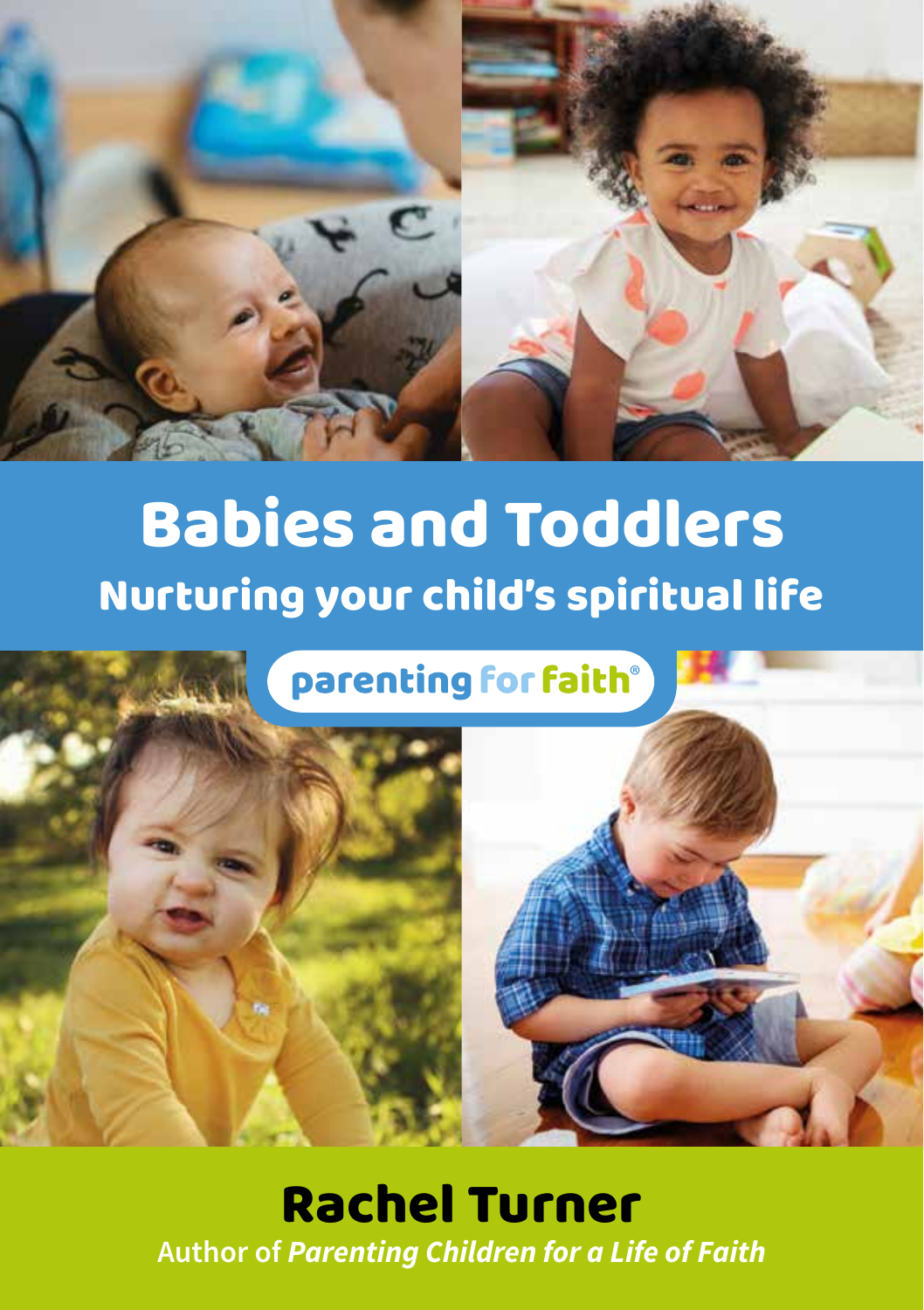**The Bible Reading Fellowship** 15 The Chambers, Vineyard Abingdon OX14 3FE **[brf.org.uk](http://www.brf.org.uk)**

The Bible Reading Fellowship (BRF) is a Registered Charity (233280)

ISBN 978 1 80039 000 3 First published 2021 10 9 8 7 6 5 4 3 2 1 0 All rights reserved

Text © Rachel Turner 2021 This edition © The Bible Reading Fellowship 2021 Cover images © top: left – Marcin Jozwiak on Unsplash; right – iStock.com/ monkeybusinessimages; bottom: left – Jen Theodore on Unsplash; right – iStock.com/ manonallard

The author asserts the moral right to be identified as the author of this work

#### **Acknowledgements**

Unless otherwise stated, scripture quptations are taken from the New Century Version®. Copyright © 2005 by Thomas Nelson. Used by permission. All rights reserved. Scripture quotations marked NLT are taken from the Holy Bible, New Living Translation, copyright © 1996, 2004, 2007, 2013. Used by permission of Tyndale House Publishers, Inc., Carol Stream, Illinois 60188. All rights reserved. Scripture quotations marked KJV are taken from the Authorised Version of the Bible (The King James Bible), the rights in which are vested in the Crown, are reproduced by permission of the Crown's Patentee, Cambridge University Press. Scripture quotations marked ERV are taken from the Easy-to-Read Version. Copyright © 2006 by Bible League international.

Every effort has been made to trace and contact copyright owners for material used in this resource. We apologise for any inadvertent omissions or errors, and would ask those concerned to contact us so that full acknowledgement can be made in the future.

Inside images: Icons – 'baby footprints' by Muhammad Anis; 'time' by Gajah Mada Studio; 'iPad' by Gregor Cresnah; 'story' by Adrien Coquet; 'reply' by i cons; 'cross' by Gregor Cresnah; 'family' by Chunk Icons; 'child stacking blocks' by Gan Khoon Lay; 'bed' by Road Signs, GB; 'bird' by Adrien Coquet; 'directions' by shashank singh from the Noun Project. Photos – p. 35 © iStock.com/monkeybusinessimages; p. 40 © herlanzer/stock.adobe.com; p. 45 © Nathallia/stock.adobe.com; p. 58 © Aike Kennett-Brown; p. 63 © iStock.com/Nkarol; all others on Unsplash.

A catalogue record for this book is available from the British Library

Printed and bound by TJ Books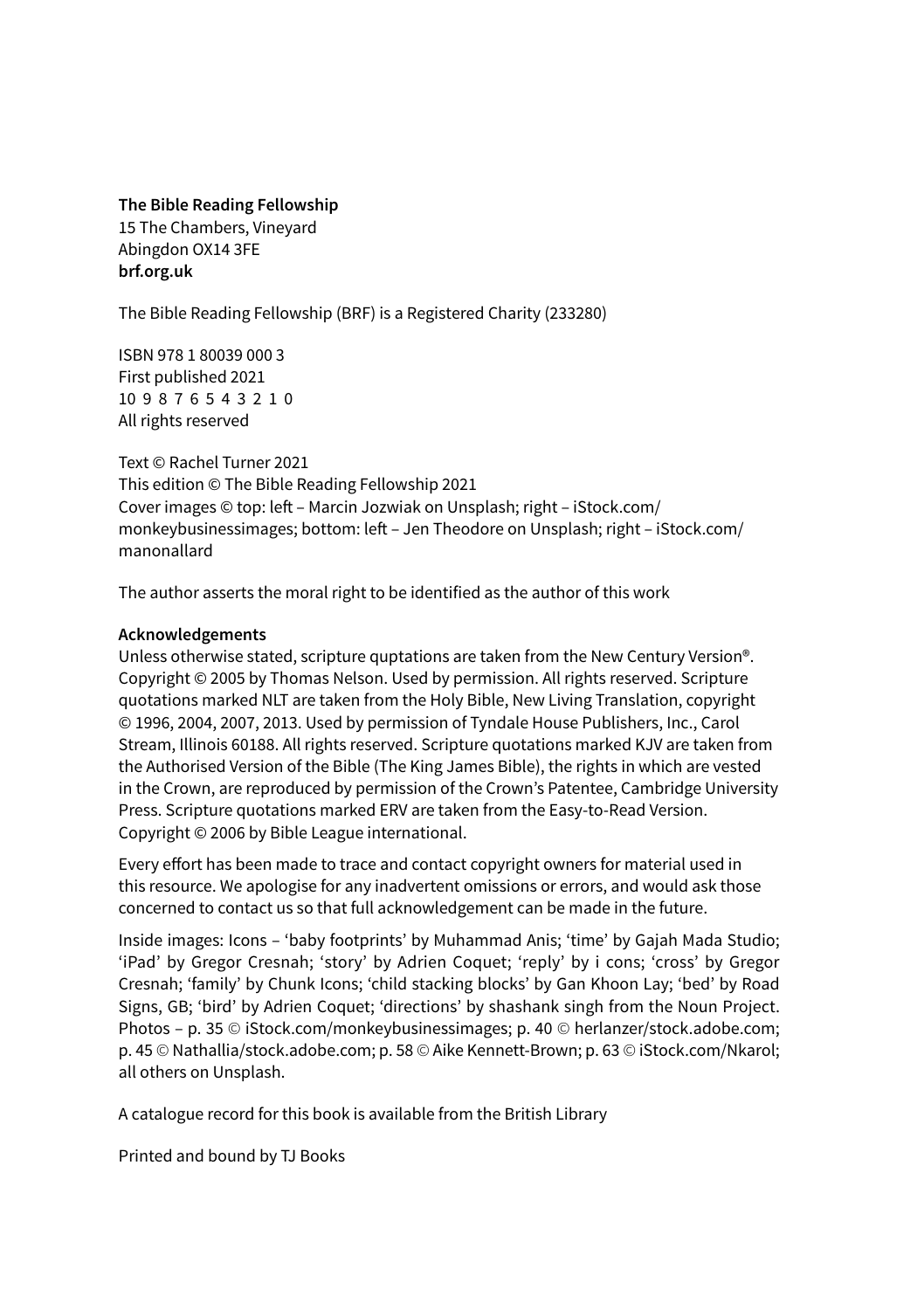# Babies and Toddlers

#### Nurturing your child's spiritual life

# Rachel Turner

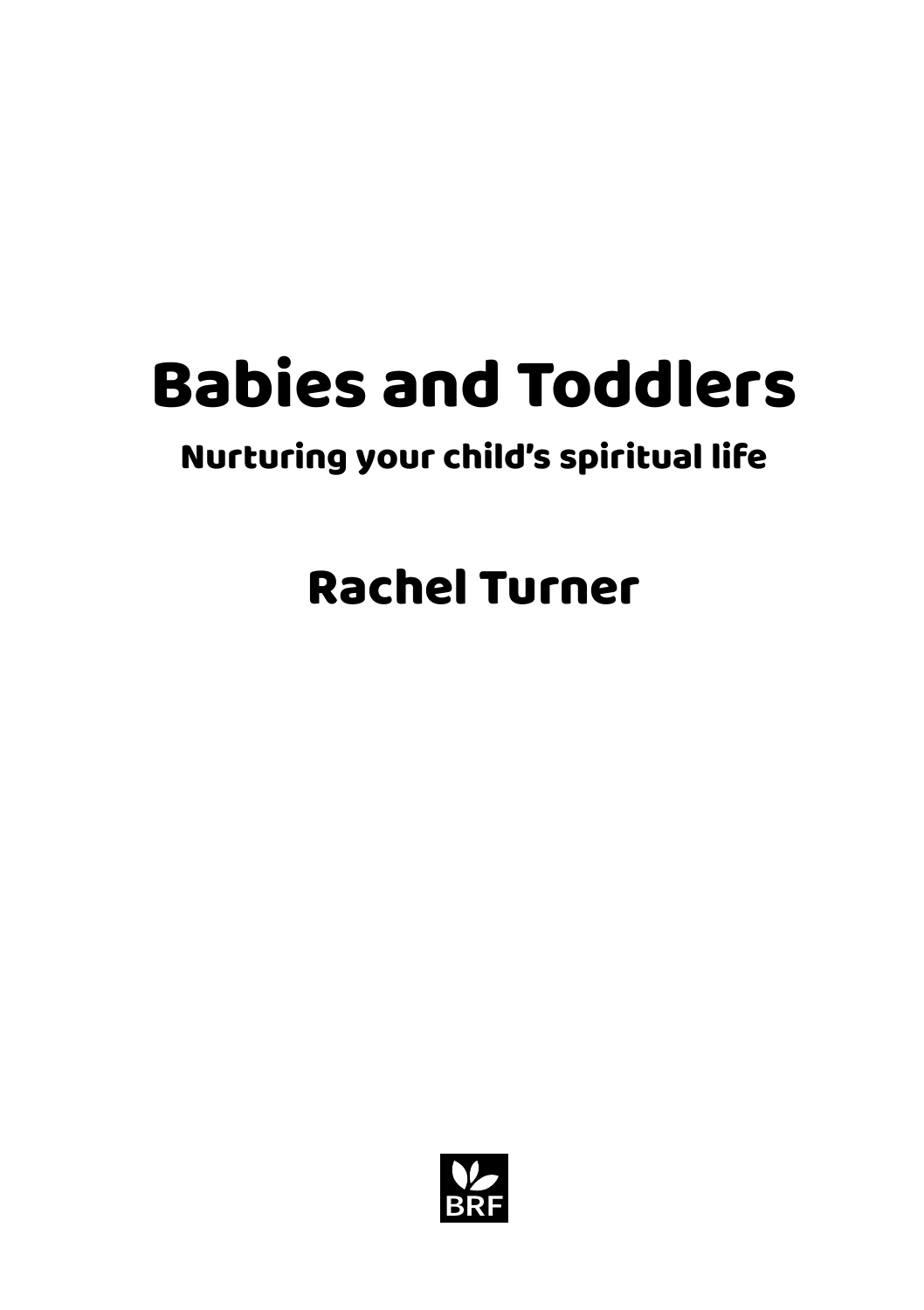# **Contents**

| 1  |  |  |
|----|--|--|
|    |  |  |
|    |  |  |
|    |  |  |
|    |  |  |
|    |  |  |
|    |  |  |
|    |  |  |
|    |  |  |
|    |  |  |
| 11 |  |  |
|    |  |  |
|    |  |  |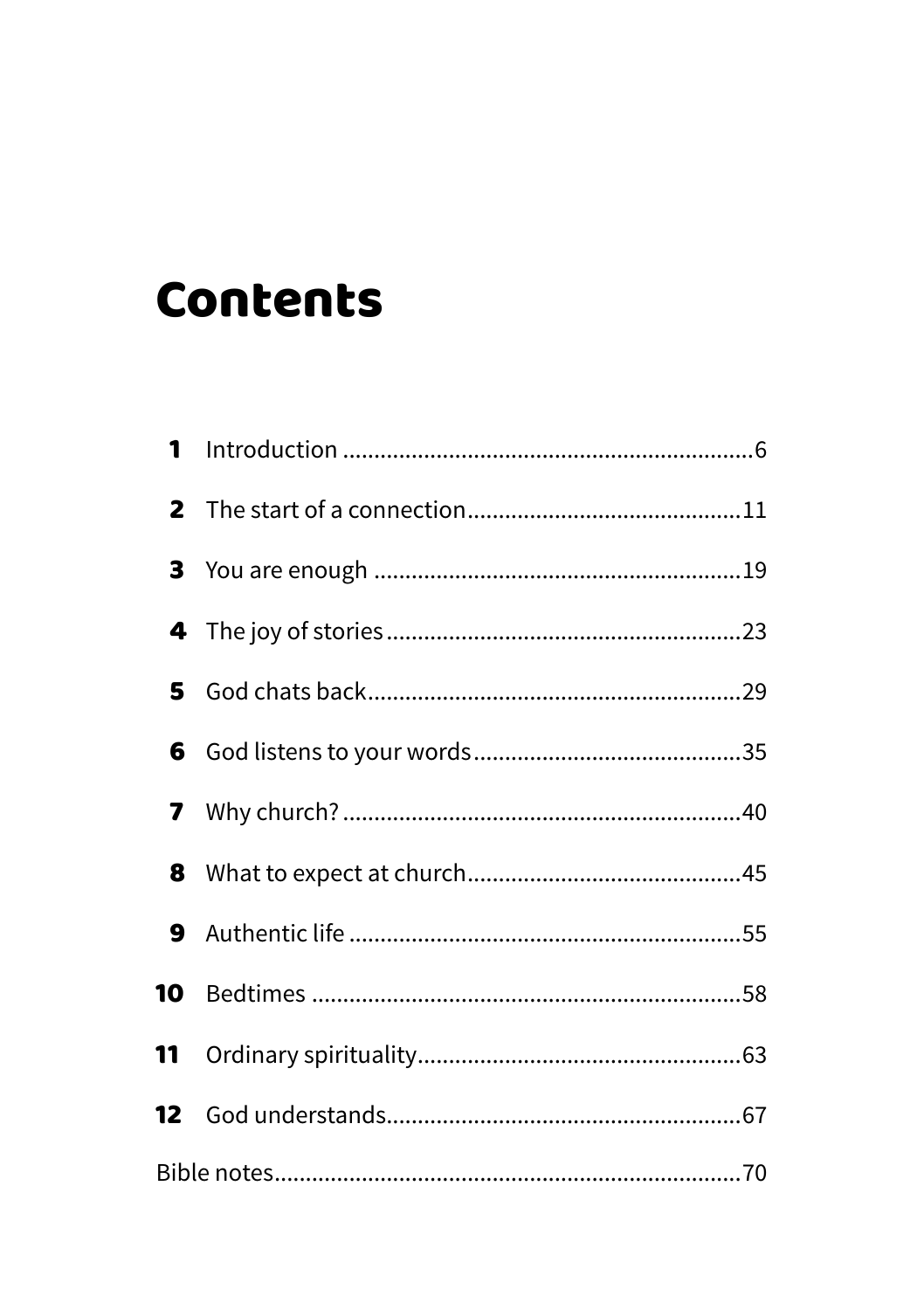

# 1 Introduction

**Once we become parents,** our lives are forever opened up **to new experiences and opportunities, for ourselves as well as for our children. One type of experience we can bring to our babies and toddlers is the simple understanding of the** God who made them and loves them**.**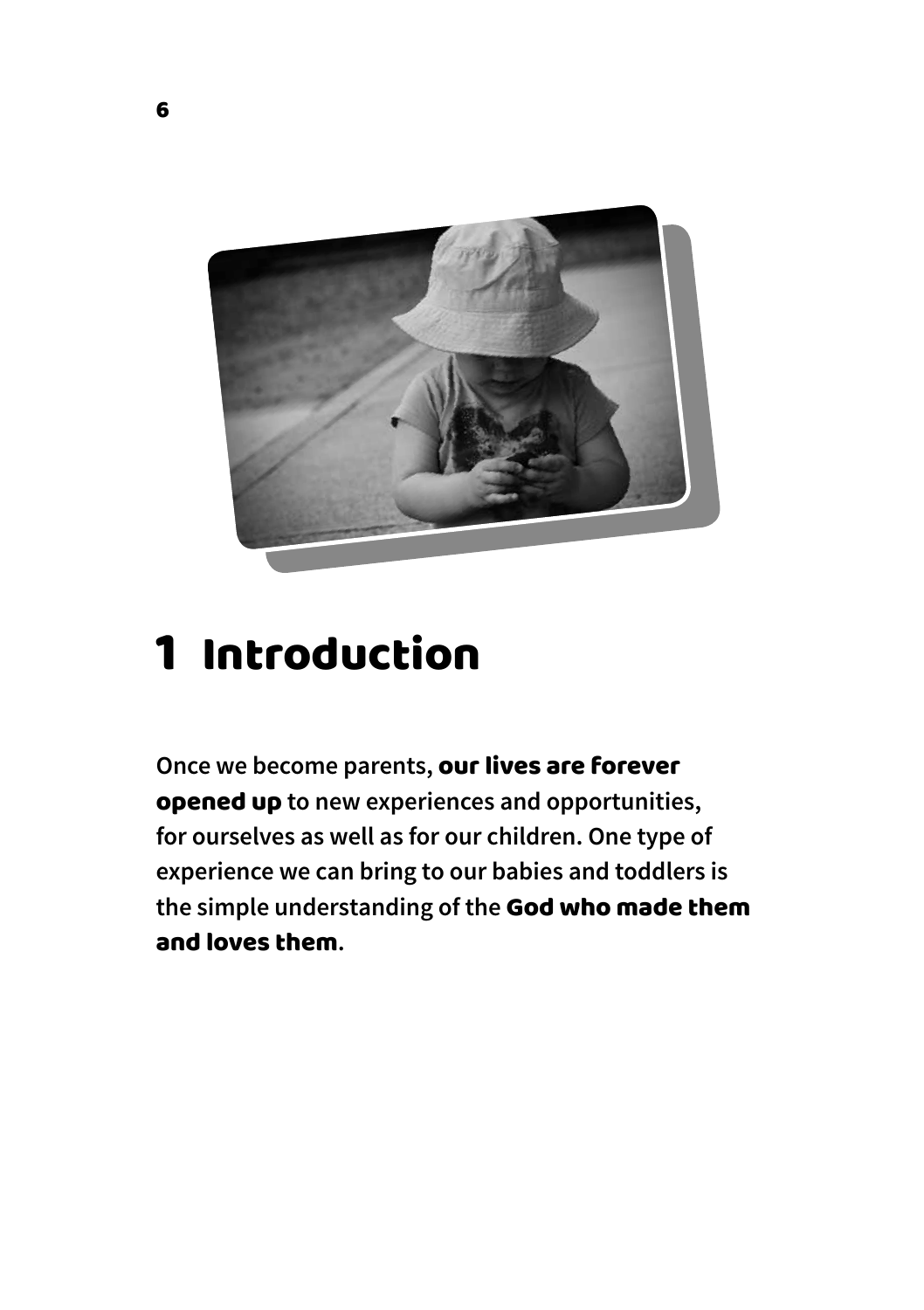This book is about how we as parents or carers can nurture and encourage the spiritual side of our young children, simply and naturally. Growing this spiritual side is as much a part of parenting as caring for our children's mental, physical and emotional development. As we help our children grow spiritually, we are enabling them to build a foundation of strength for now as well as for their future. We are offering our children a connection to something that will support and sustain them, that will encourage and ground them and that will help them have a sense of being part of something bigger than themselves and of being loved, wanted and valued.

Helping our children spiritually flourish isn't about forcing them into a set of beliefs or about making our children religious. **It's about nurturing the spiritual part of them that is already there and helping them find their own path on their journey of connecting with God.**

Encouraging our children's spiritual growth can be naturally integrated into our current parenting. It's not another activity to cram in or task to perform. Since God is already woven into our daily lives, we can use little everyday moments to encourage our children's spiritual development.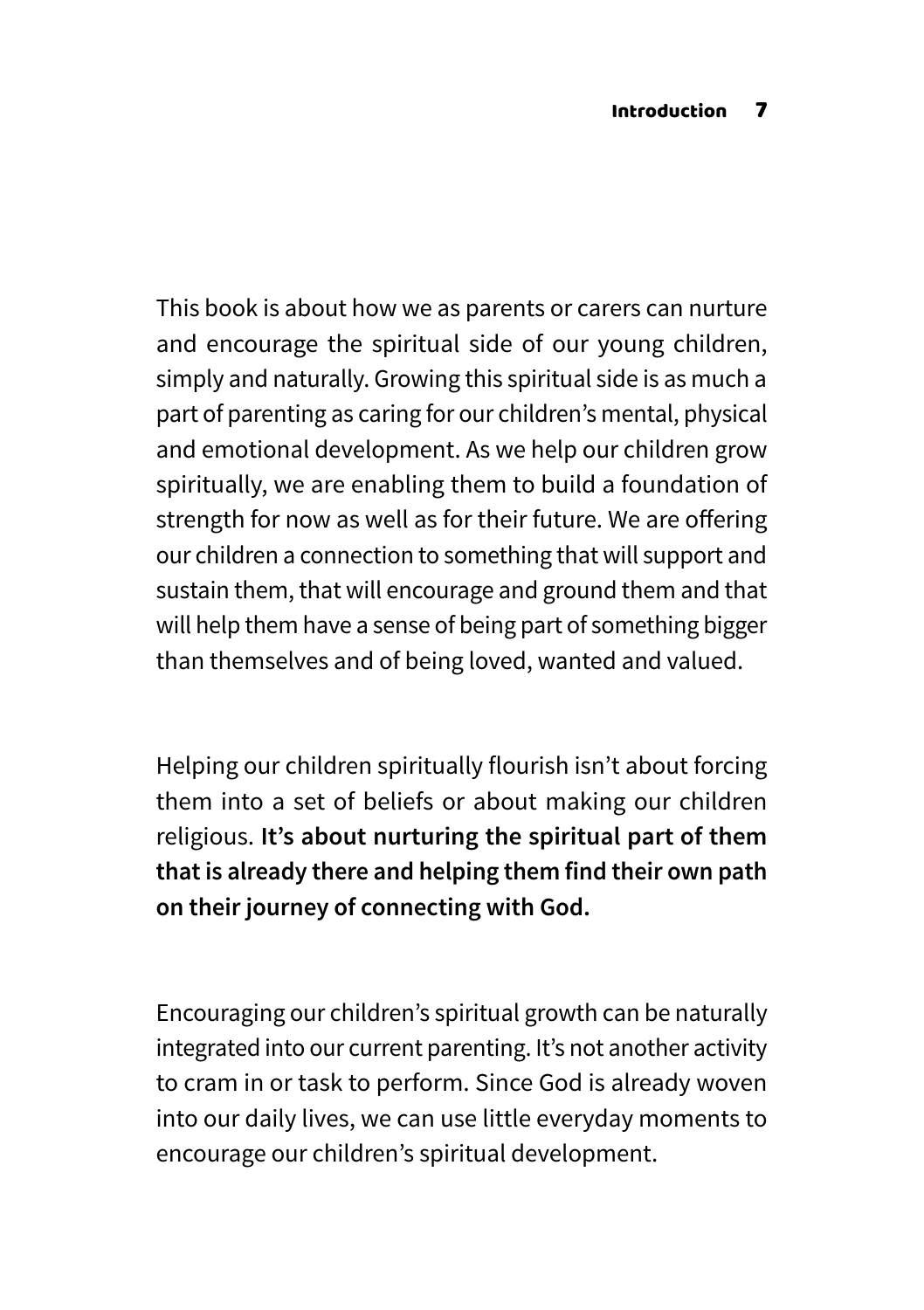If we are part of a church community, we can feel that it's their role to provide spiritual input for our child. Even though the church *is* a great place to connect with others, receive support and have precious spiritual experiences of God and faith, the very best church service or toddler group session cannot nurture our children's spiritual growth as much as we can, even on our most exhausted and ordinary day. Here are three reasons why:

- 1 **Our children like us better**. We are the most important people in their lives; what we do and say is much more important to our children than what the church says. Our children feel connected to us; they love us and feel loved by us. Research has shown us that connection between a parent or carer and their child is a vital part of how children pick up faith.
- 2 **Our children spend more time with us**. If we took our children to church every Sunday for a year, they would only get around 100 hours with the church. In contrast, our children spend between 2,000 and 3,000 hours a year with us. That is, our children have 20 to 30 times more hours with us every year than they do with the church. We have the greater opportunity to spiritually influence their lives.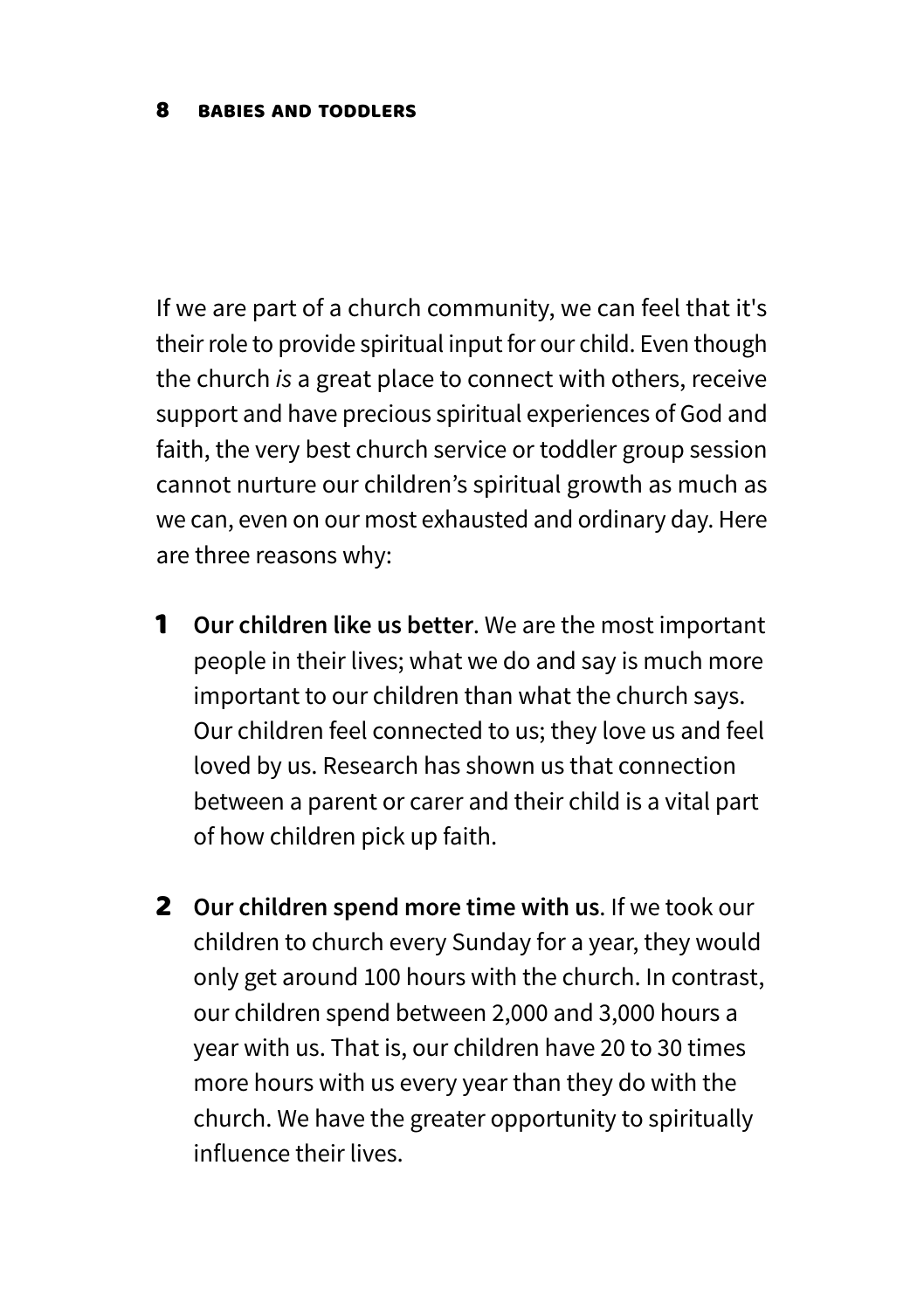3 **Our children live their everyday lives with us**. If we want our children to experience all the benefits of faith and to find their own connection to God, we can begin with the ordinary, mundane bits of life. The Bible tells us that some of the best times to help our children find God are when we are walking down the road, doing bedtime or getting dressed in the morning. These moments of nurturing and encouragement don't take lots of time or effort. They can be woven into everyday life, just like God is.

There are no guarantees when it comes to spiritual parenting. This book isn't 'Ten steps to make your kid a Christian for life'. The goal of helping your baby or toddler's spiritual life grow is to give them one of the greatest gifts you can: the gift of connection to God, who loves them, who listens to them, who can help them and who promises never to leave or abandon them. **You can give them the best opportunities to find their own journey, in their own unique way.** 

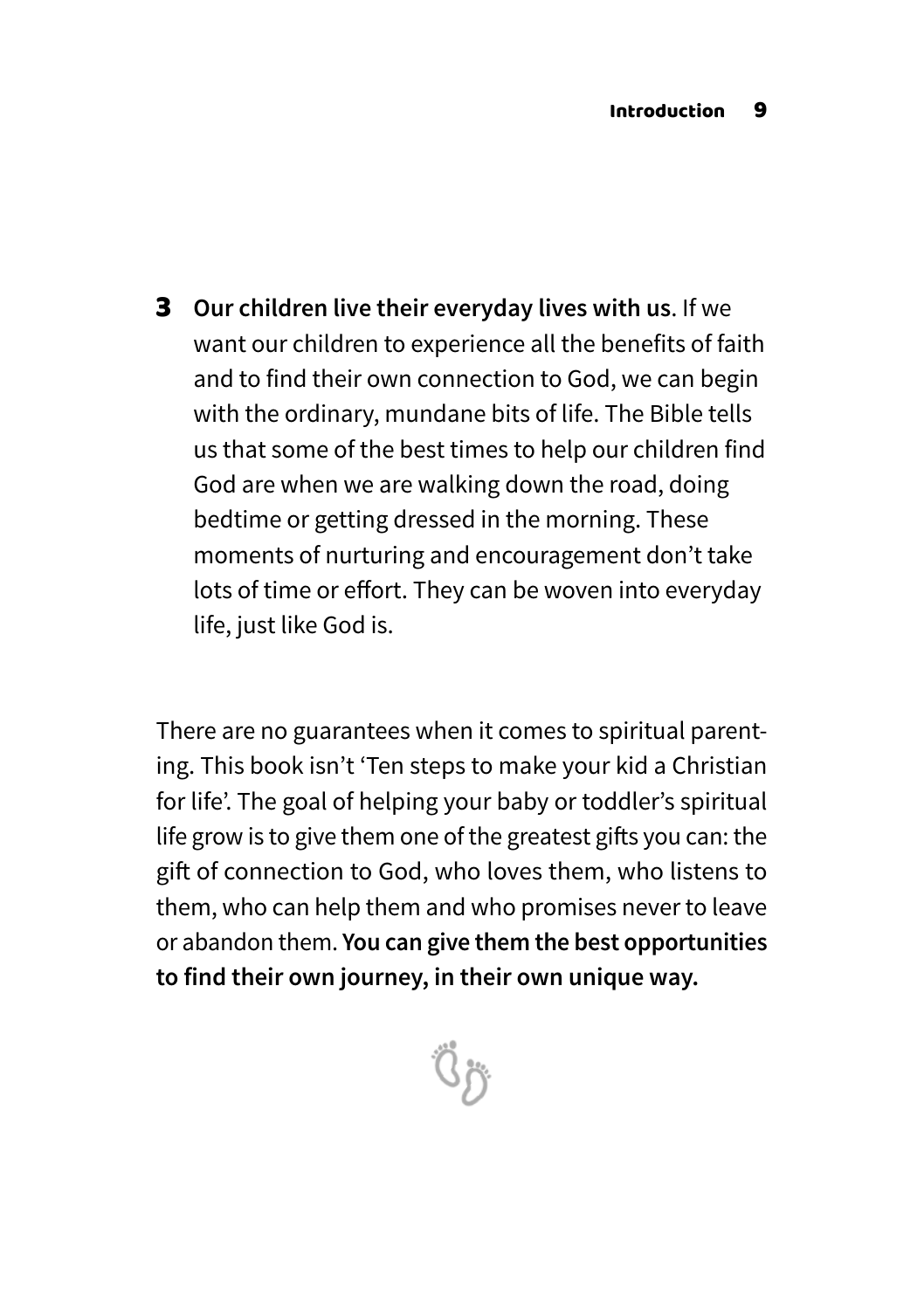**This book is a combination of encouragements and tools for you to use as you help your child start their journey of life with God.** The chapters are short because reading a whole book while parenting a small person can feel overwhelming. Feel free to dip into a section and chew it over for a while. **Come back any time. Go at your own pace.** 



**I pray that you get** lots of sleep **and discover** little minutes here and there of joy, rest and reflection **as you take on one of the most important jobs in the world: parenting your little one.**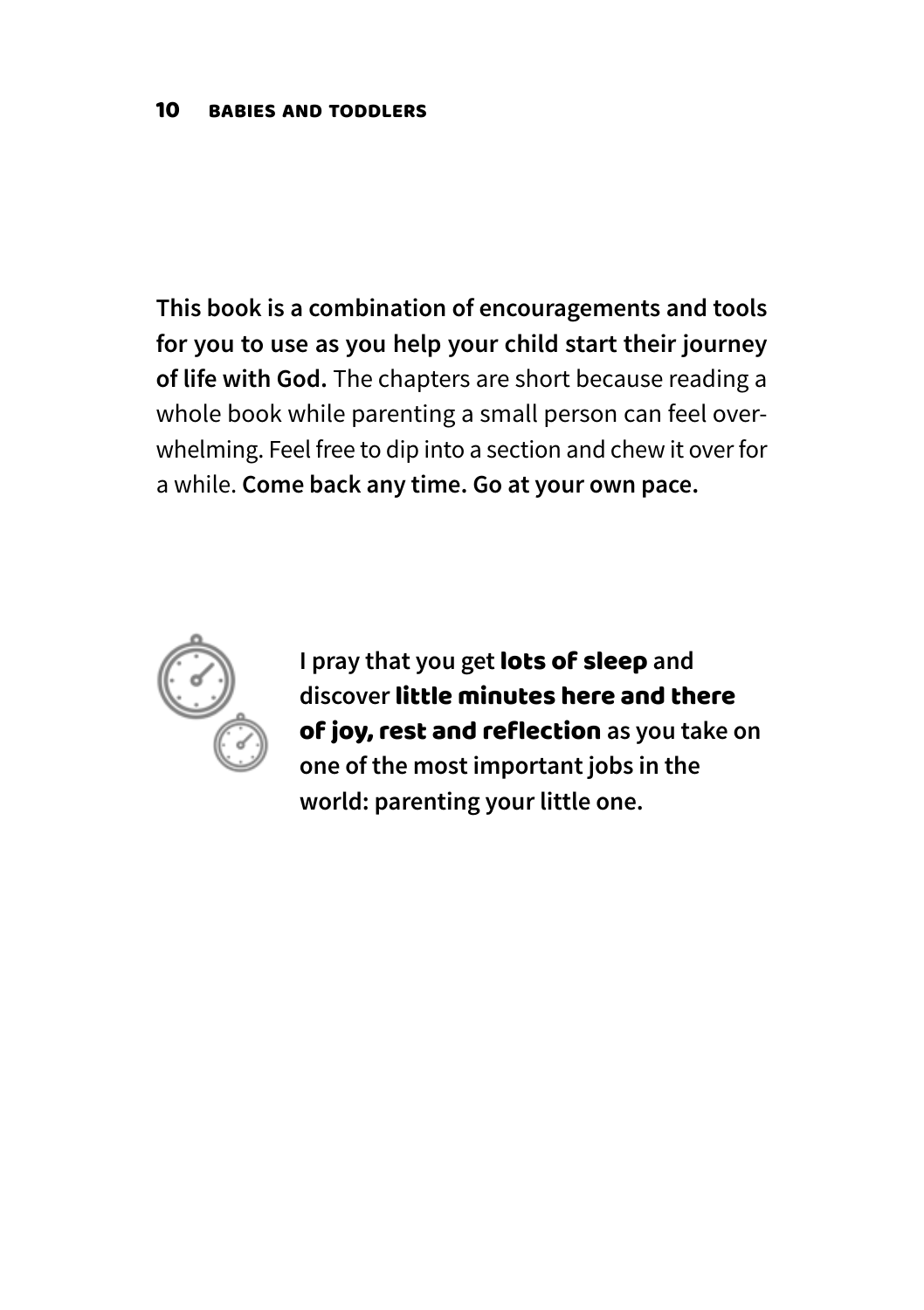

## 10 Bedtimes

**Bedtime is a special time of day. It's a time when we begin to teach our children how to finish well, how to take the ups and downs of our days and put them aside and how to find** a sense of safety and contentment until we fall asleep**. For many of us, part of that process includes a spiritual moment, and we can start adding that to our children's bedtime routines when they are very young. These moments may add an extra minute to your process or they can take as long as you want.**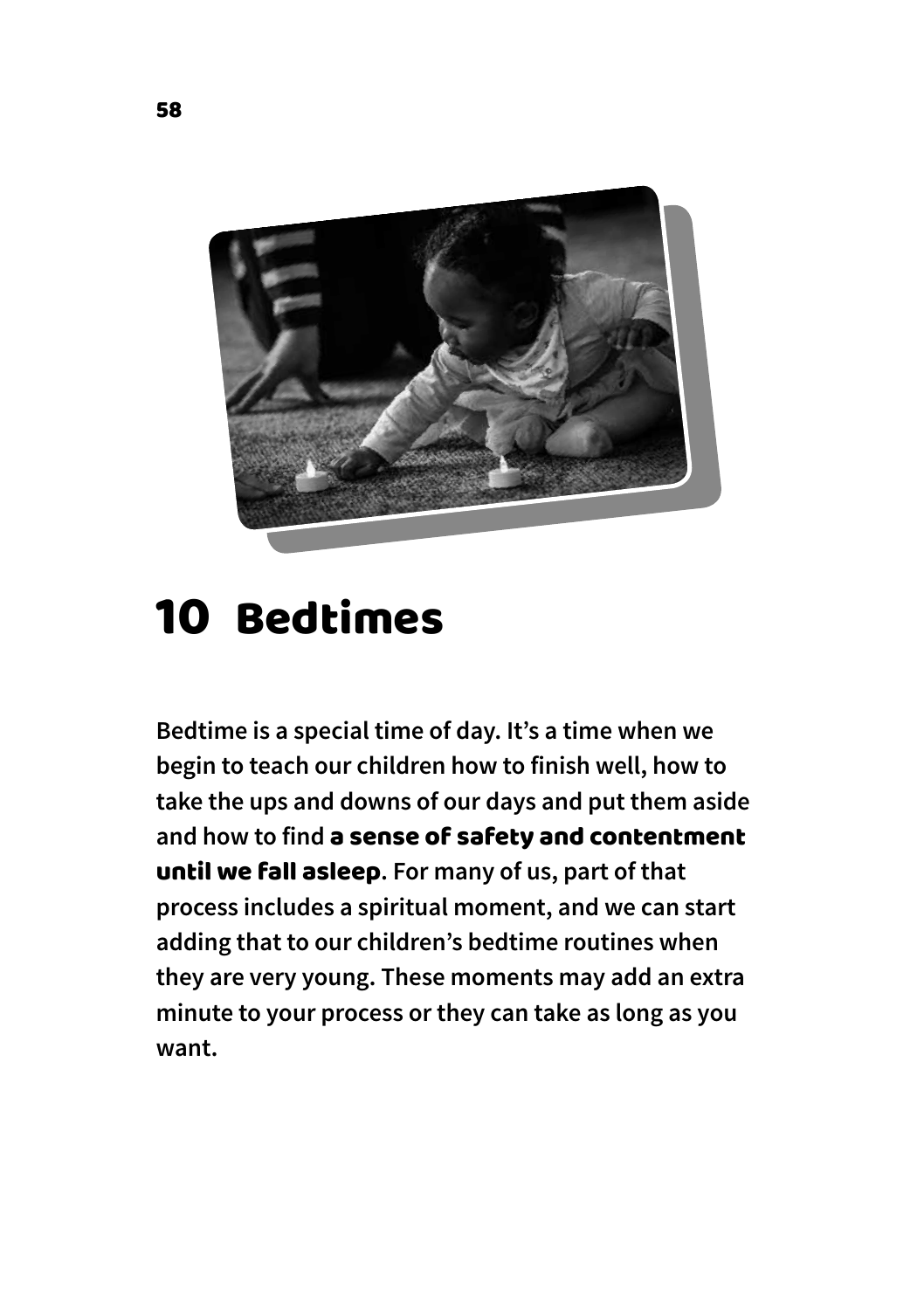I would suggest that these spiritual moments can be very significant for your children in helping them find that sense of safety, peace and contentment as they fall asleep. Let's look at the three main areas.

### Connecting to you

You, as we know, are an essential part of your child's spiritual journey. The organisation Care for the Family released some research ('Faith in our families', **careforthefamily.org.uk/wpcontent/uploads/2014/08/Faith-in-our-Families-Researchbooklet-Mar-2018-FINAL.pdf**) that showed that a child's connection to a parent is one of the most significant factors in that child's spiritual life. **Connection. It's that sense of loving, safe acceptance that a child feels from a parent**. That sense of being valued, heard and loved. When your child feels that connection, their spiritual side is nurtured, and they begin to value what you value, including faith.

So take that extra time to cuddle or to go back to them for one more kiss before you shut the bedroom door. Know that if you have a clingy baby, all that time you are trapped holding them is actually building a great connection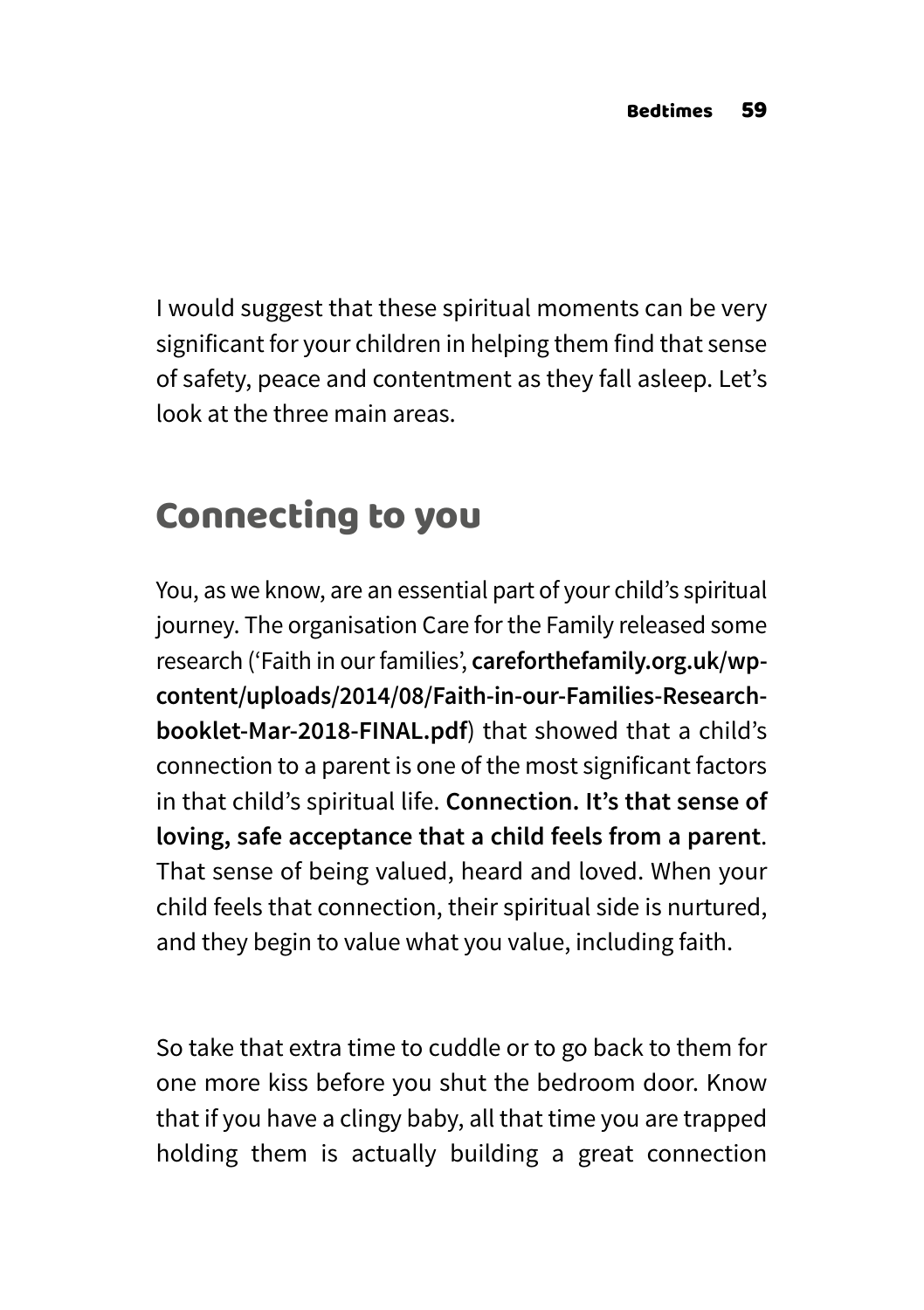between you that will pay off later on. If you have a talkative toddler, know that those questions you ask, like 'What was hard today? What was fun today?', build a child who feels known and loved, and also helps them to remember and process a hard day. However long or short you want this time to be, I would encourage you to make sure each child gets some connection moments with you.

#### Connecting to God

If we want bedtime to become a time of peace and safety, creating time for our children to connect with God is a helpful step as well. Throughout their lives, they will learn that as they are wrestling with their days, remembering mistakes and processing worries about tomorrow, God is always with them and ready to listen to them and to talk with them about it.

This opportunity to find a moment for God-connection can start now. Some families take the time to read a Bible story, pray over their children or help their child chat to God. Some put on peaceful songs that sing about God. Other families give their child a huge kiss and say, **'I love you. God loves**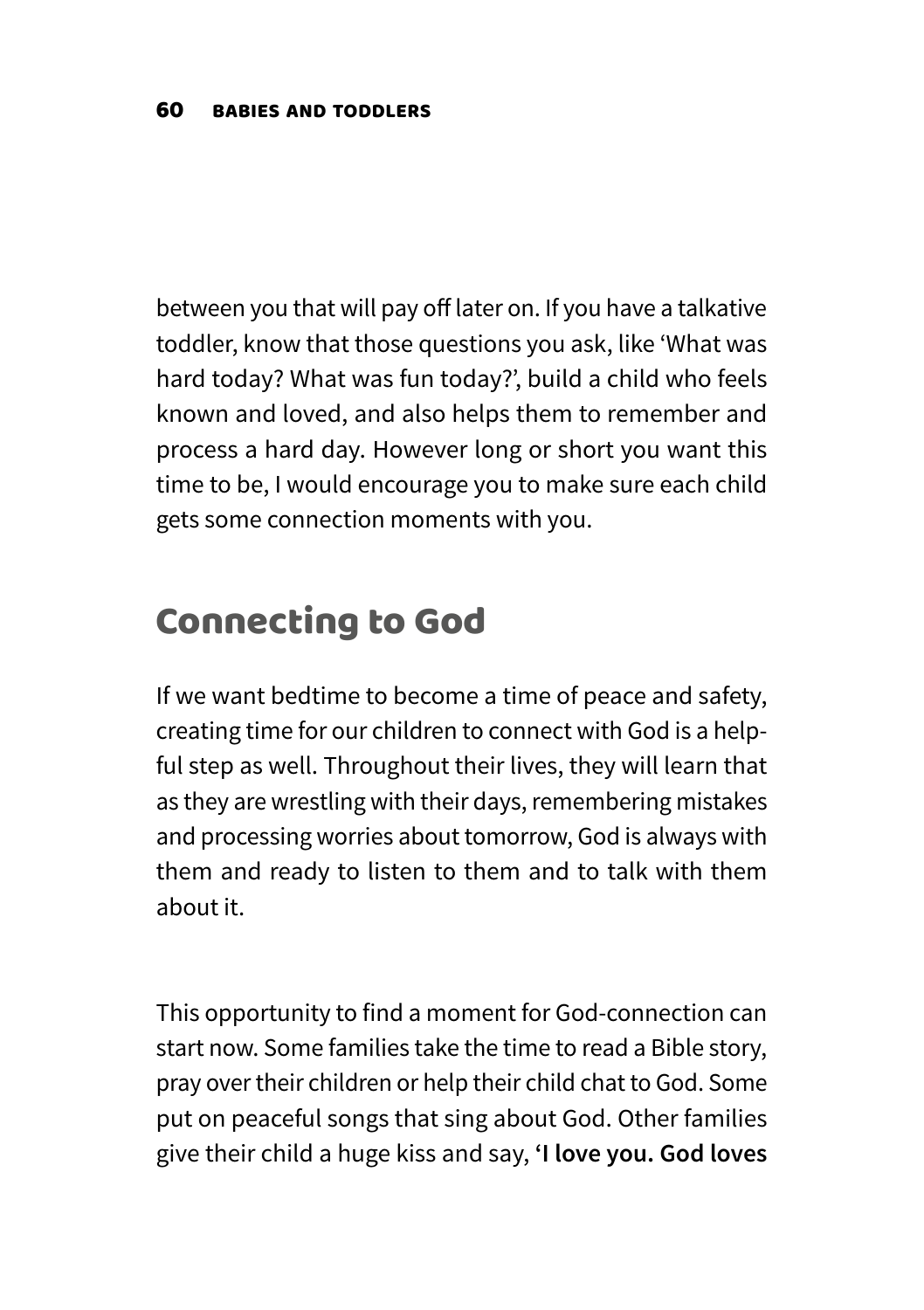**you. Let's have one big hug with you and me and God!**  Thank you, God. Good night!' Other families have a Bible verse on the wall they read to remind them that God is there with them, such as 'I go to bed and sleep in peace, because, Lord, only you keep me safe' (Psalm 4:8). However you want to do it, **give your children chances to connect with God before they go to sleep**.

#### Next steps

As our children grow, we want them to know that their connection with God is unique and personal, and that they can stay connected with him on their own. As you leave, remind them of their next steps: 'You and God have a great time together,' or 'Have a great adventure with God tonight,' or 'I'm going to leave now so you can rest well with God.' If your child has a little more time in bed, you can remind them of these next steps: 'Feel free to chat and play with God as much as you want before you go to sleep,' or ' You have your Bible in bed if you want to look at the pictures.' Letting our children know they always have a next step they can take with God helps them build confidence in connecting with him on their own and in using their own words to do it.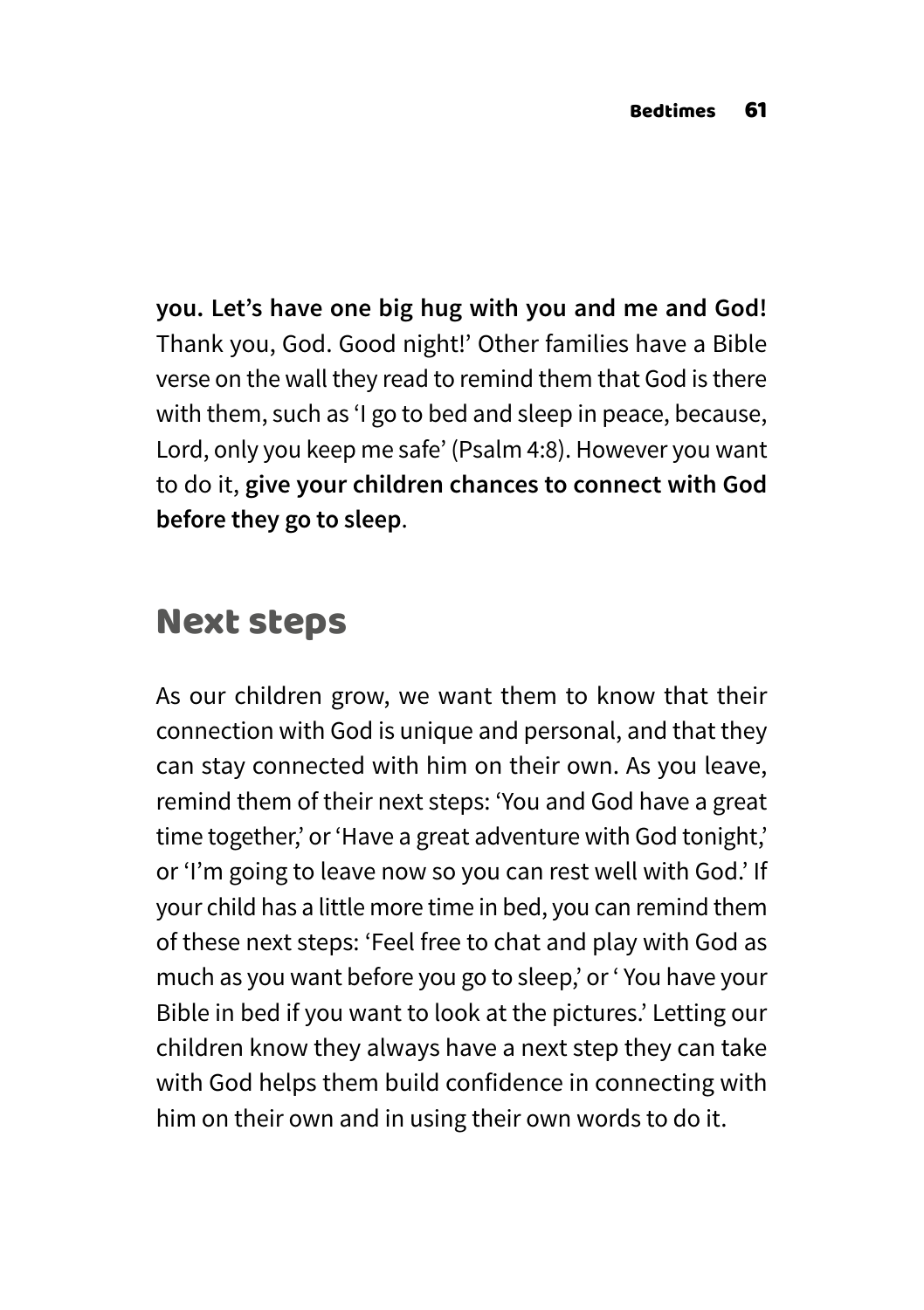

**However your bedtimes look with your children, long or short, chaotic or strictly patterned,** weave in moments to connect to each other**, to connect to God and to remind them of their next steps.**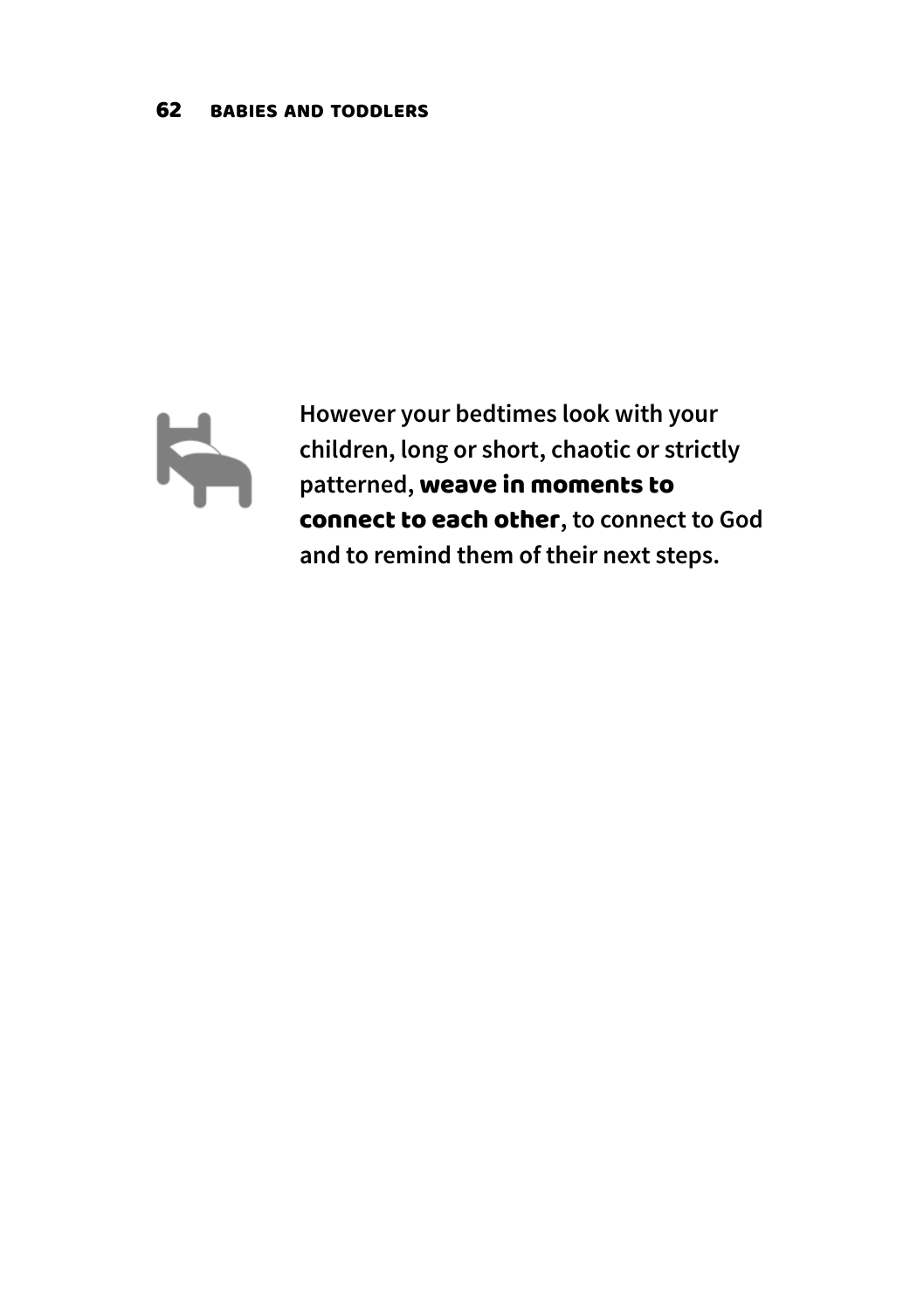

### *Enabling all ages to grow in faith*



[Anna Chaplaincy](https://www.annachaplaincy.org.uk) [Living Faith](https://www.brf.org.uk/what-we-do/living-faith/) [Messy Church](http://www.messychurch.org.uk) [Parenting for Faith](https://www.parentingforfaith.org)

**[The Bible Reading Fellowship](https://www.brf.org.uk) (BRF)** is a Christian charity that resources individuals and churches. Our vision is to enable people of all ages to grow in faith and understanding of the Bible and to see more people equipped to exercise their gifts in leadership and ministry.

> **To find out more about our ministries, visit**  [brf.org.uk](http://www.biblereadingnotes.org.uk)